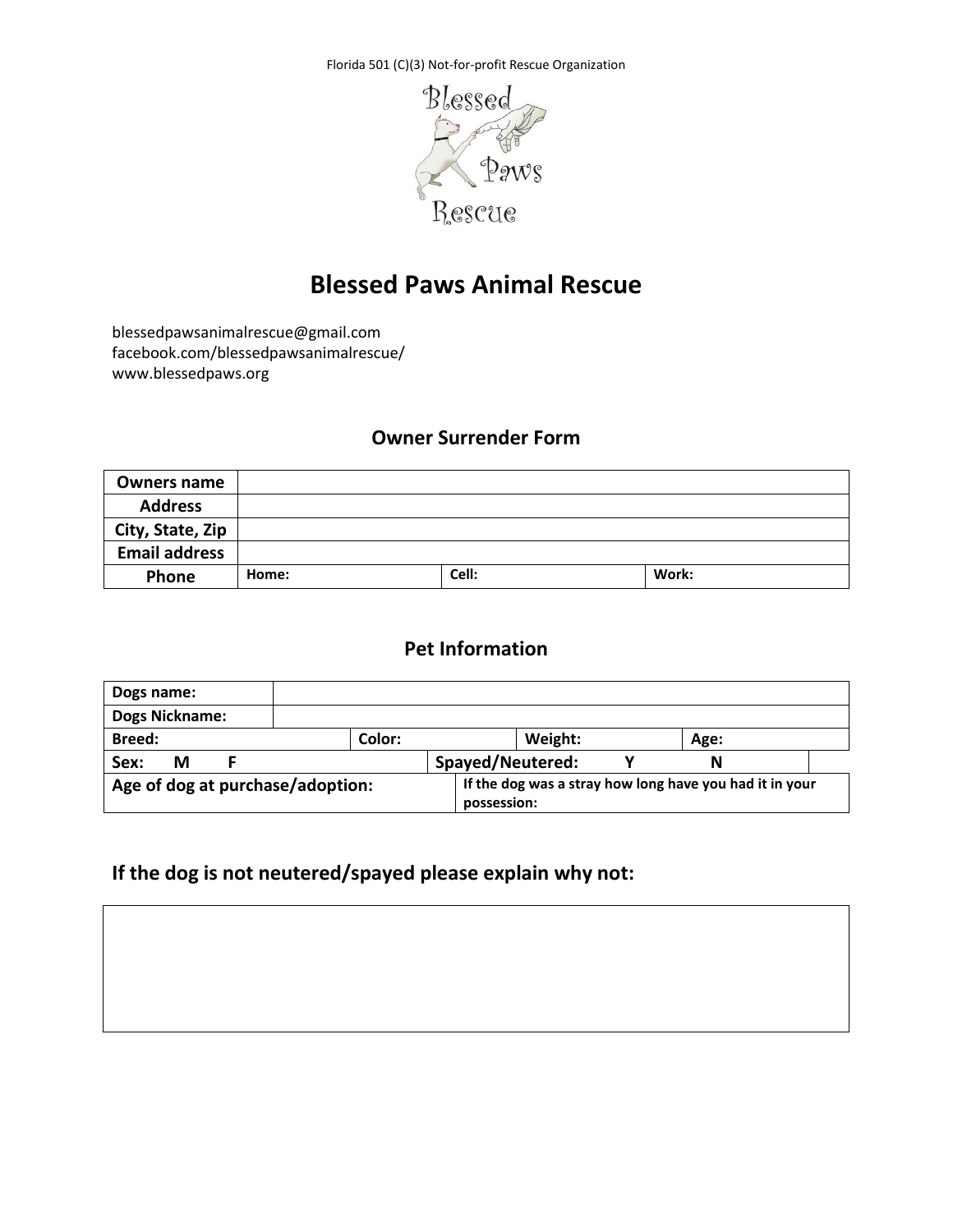**The more we know about your pet, the easier it will be to find them the right home. Please answer the following questions:**

**Please tell us your current family members and their ages, this helps us understand if your pet is good with different ages etc**

**Please list any animals you currently have including age, sex, weight and type. This tells us if your dog is good with other dogs, cats, birds etc**

#### **Does your dog like the following? Please circle**

| 1. Water/swimming | Y | N |  |
|-------------------|---|---|--|
| 2. Cats           | Υ | N |  |
| 3. Other dogs     | Y | N |  |
| 4. Children       | Υ | N |  |
| 5. Baths          | Υ | N |  |
| 6. Car rides      | Y | N |  |
| 7. Being brushed  | Y | N |  |
| 8. Strangers      | Y | N |  |
| 9. Nail trimming  | v | N |  |
|                   |   |   |  |

**Please describe any likes/dislikes not covered above:**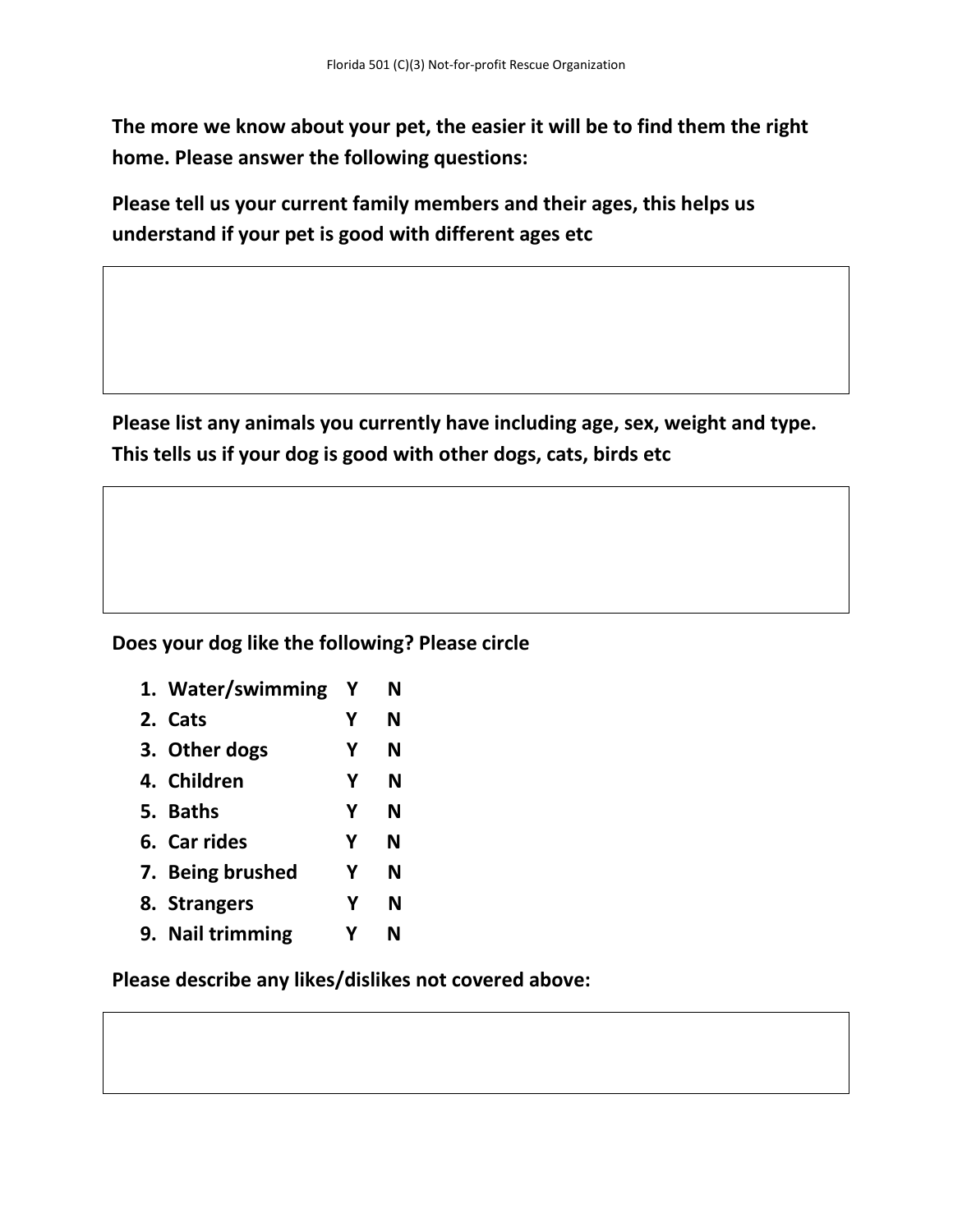**Is your dog:**

| 1. Housebroken                                          | Y N |
|---------------------------------------------------------|-----|
| 2. Crate trained                                        | Y N |
| $\sim$ $\sim$ $\sim$ $\sim$ $\sim$ $\sim$ $\sim$ $\sim$ |     |

- **3. Obedience trained Y N**
- **4. Food aggressive Y N**

**Does your dog:**

| 1. Chew             |   | N |
|---------------------|---|---|
| 2. Bark             | Y | N |
| 3. Jump on people   | γ | N |
| 4. Dig              | Y | N |
| 5. Come when called | Y | N |
| 6. Walk on a leash  |   |   |

**Can you leave your dog unattended in the house for long periods of time without them damaging anything? Please explain any issues below:** 

| Your household activity can be described as: | Quiet | <b>Active</b>                        | <b>Very Active</b>                                           |
|----------------------------------------------|-------|--------------------------------------|--------------------------------------------------------------|
| Will your dog jump over a fence that is:     |       |                                      | 3 foot and under $\vert \ \vert$ over 3 foot $\vert \ \vert$ |
|                                              |       | will not jump fences $\vert \ \vert$ |                                                              |
| How high is the dog fence you have now?      |       |                                      |                                                              |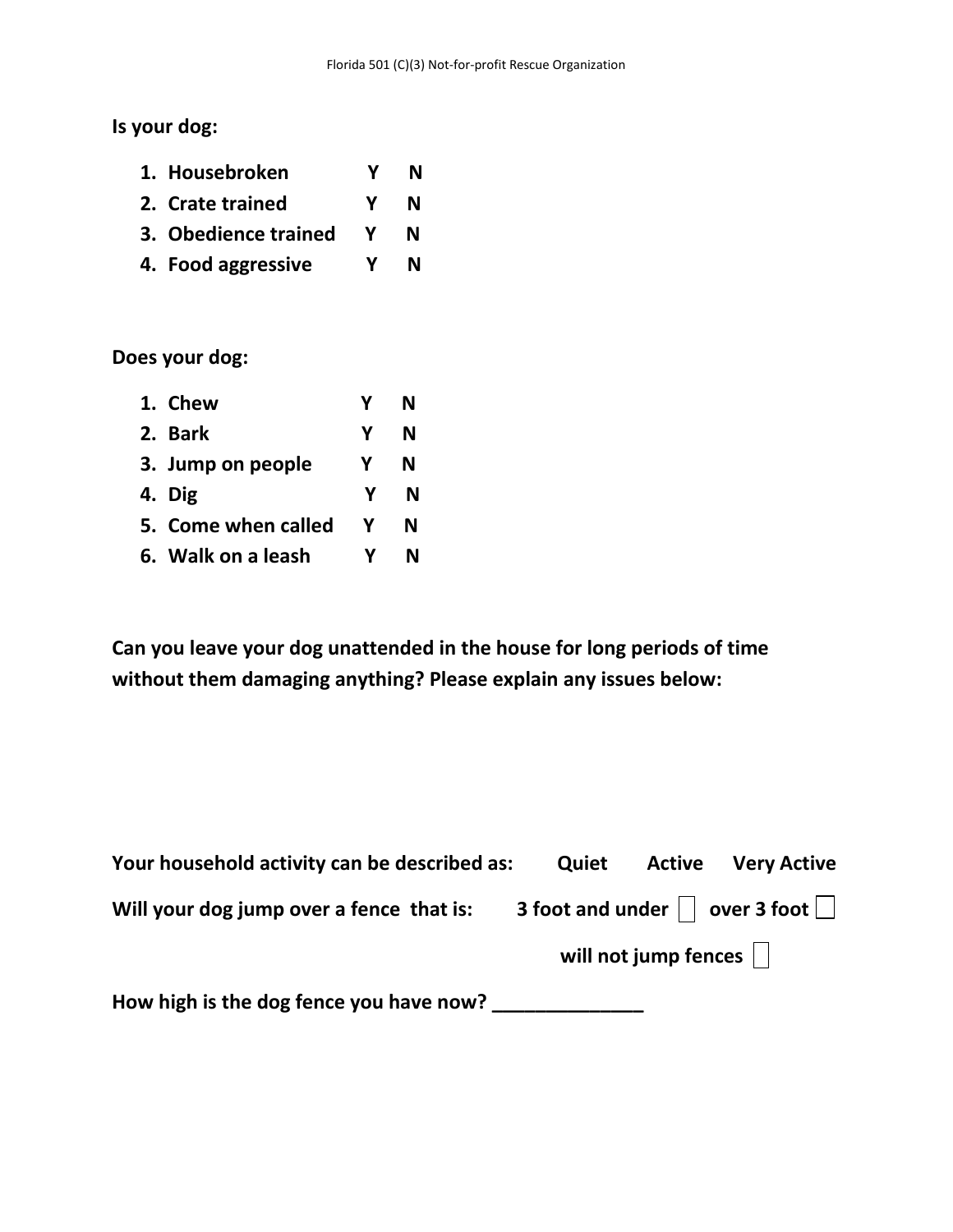## **Veterinary information**

| Vets name        |                   |
|------------------|-------------------|
| <b>Address</b>   |                   |
| City, State, Zip |                   |
| <b>Phone</b>     | <b>Office No:</b> |

#### **Vaccination dates**

| DA2PP             | Date:        | <b>Heartworm test</b>       | Date: |
|-------------------|--------------|-----------------------------|-------|
| <b>Rabies</b>     | <b>Date:</b> | <b>Heartworm medication</b> |       |
| <b>Bordatella</b> | Date:        | Which brand                 |       |
| Corona            | <b>Date:</b> | Day of the month given:     | Date: |

# **Dogs feeding and other instructions**

| How many meal per day              |  |
|------------------------------------|--|
| Amount at each meal                |  |
| <b>Exercise and potty schedule</b> |  |

## **How does your dog let you know it's time to go outside?**

# **Where is the dog during the day?**

**Where does the dog sleep at night?**

**Where does the dog eat, what brand of food have you been feeding them.**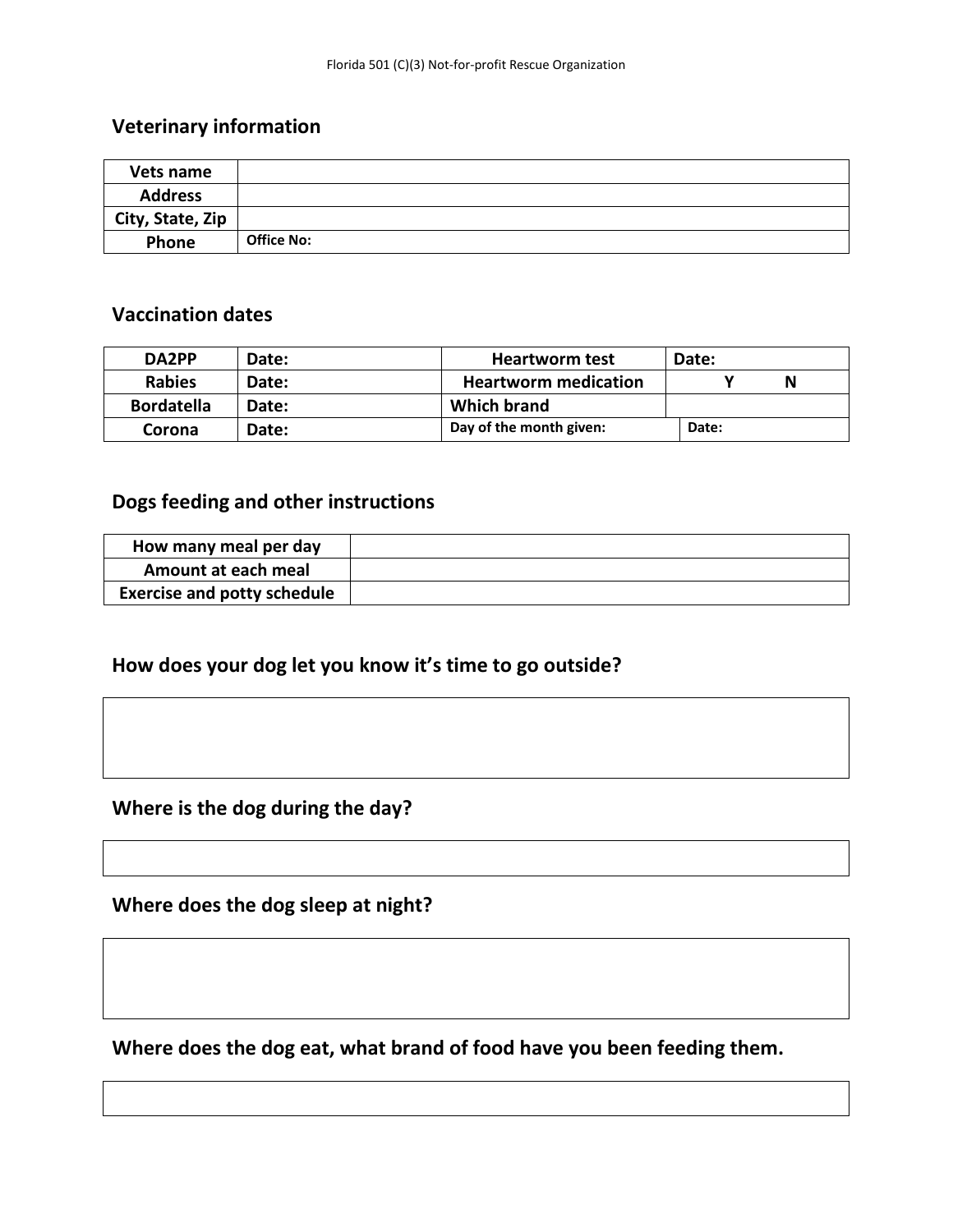**Describe the dog's general temperament**

**Has the dog ever snarled or snapped? please be honest so that we can ensure they get the right home.**

**Has the dog ever shown fear (strangers, thunder, other dogs etc)**

**Has the dog ever bitten a person or other dog, please be honest so that we can ensure they get the right home.**

**Why are you unable to keep your dog?**